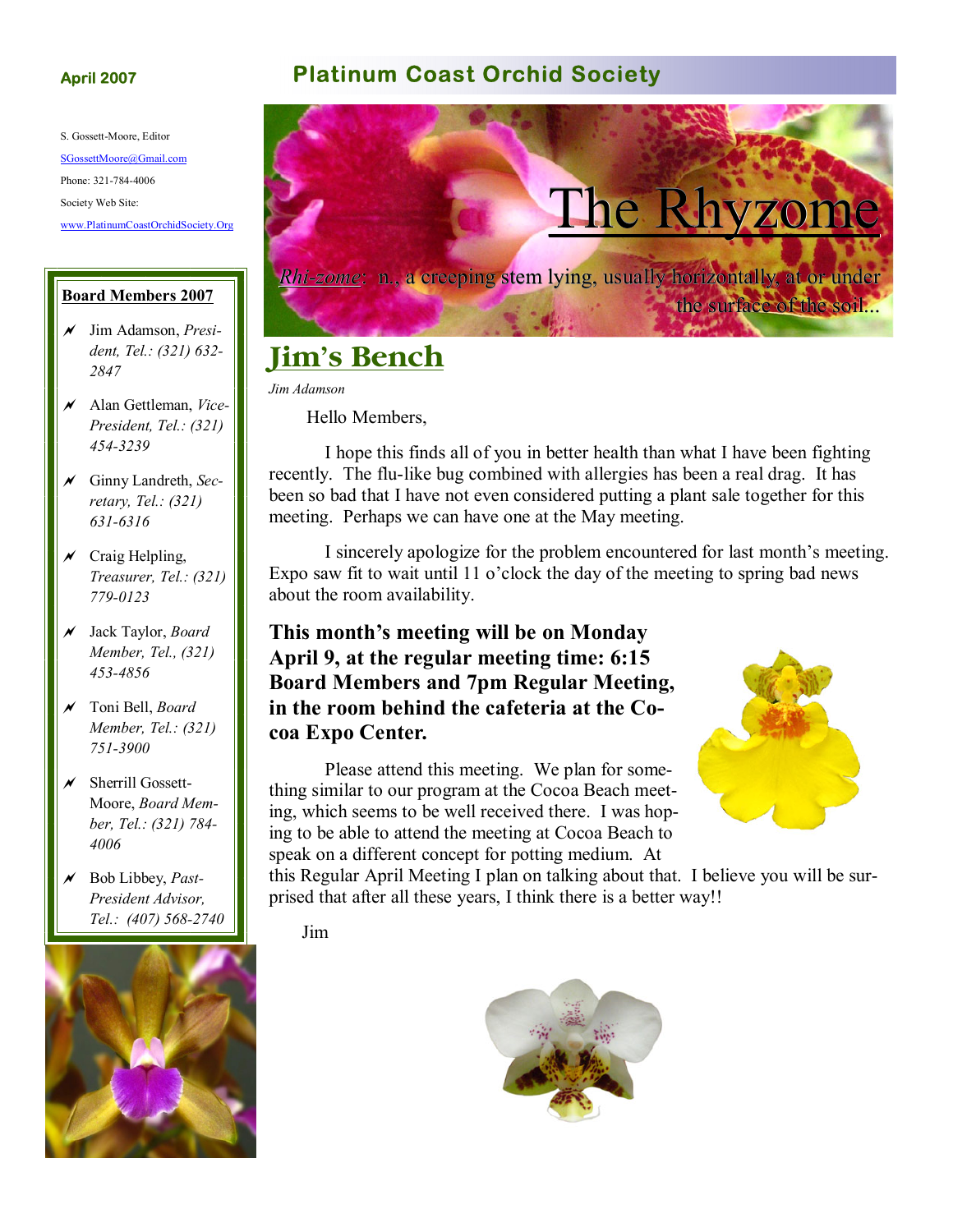Sepal

Petal

#### **Brassias**

 The genus Brassia spans throughout the tropics of our hemisphere, dotting areas from here in Florida to Peru, with about thirty different species. Fertilized by a spider-killing female wasp, these fragrant green to brownish-yellow spotted flowers are commonly referred to as "spider orchids."

 Brassia, named for British botanist and illustrator, William Brass, is abbreviated "*Brs*" and is an epiphytic member of the Oncidiinae subtribe. Brassia species are found from South Florida, down into tropical America and the West Indies, from sea level up into the mountains.

 The spider orchid is pollinated by insects in the wild, and specifically known are two kinds of spider-killing wasps: *Pepsis* (known as Tarantula Hawks) and *Campsomeris*. The wasp lands on the lip of the flower, stinging it repeatedly, trying to grab "stunned" prey, the pollinarium of the flower sticks to the wasp's head so that when it flies to another Brassia lip and stings it, it also fertilizes it.

 Brassias are known for their exceptionally long, spreading petals and sepals; found in some specimens, tepals have been longer than fifty centimeters. These flowers have short pollinariums and the lip is unattached to the column, on long, unbranched infloresences growing out of two sheaths near the base of the oblong, elliptic pseudobulbs.

#### Tickets for the Orchid Umbrella

 The Orchid Umbrella might be yours for the spring and summer showers! Tickets are available for \$1.00 a chance, 8 for \$5.00 or 20 for \$10.00 and will continue to be sold until the May regular meeting. You need not be present to win.

### Sunshine

Betty Adamson

Golden Anniversary Wishes: Happy  $50<sup>th</sup>$  anniversary wishes to Gail& Charlie Bishop.

#### Cattleya

 Input on Cattleya *amethystoglossa* continues from last month. All of us who own one should now have enjoyed the magnificent blooms of our plant. It is definitely one of the popular springtime bloomers. Jim Adamson has a C *amethystoglossa*, which he entered in the Daytona Beach Orchid Society show, and it captured lots of attention, in addition to winning the Best Cattleya in Show with about twelve blooms. He had wired up each flower, without breaking a one! The audience was awed when he began to remove them after he placed it in his exhibit.



Sepal

Petal Lip

Sepal

Column. Anther cap covers the pollinia beneath.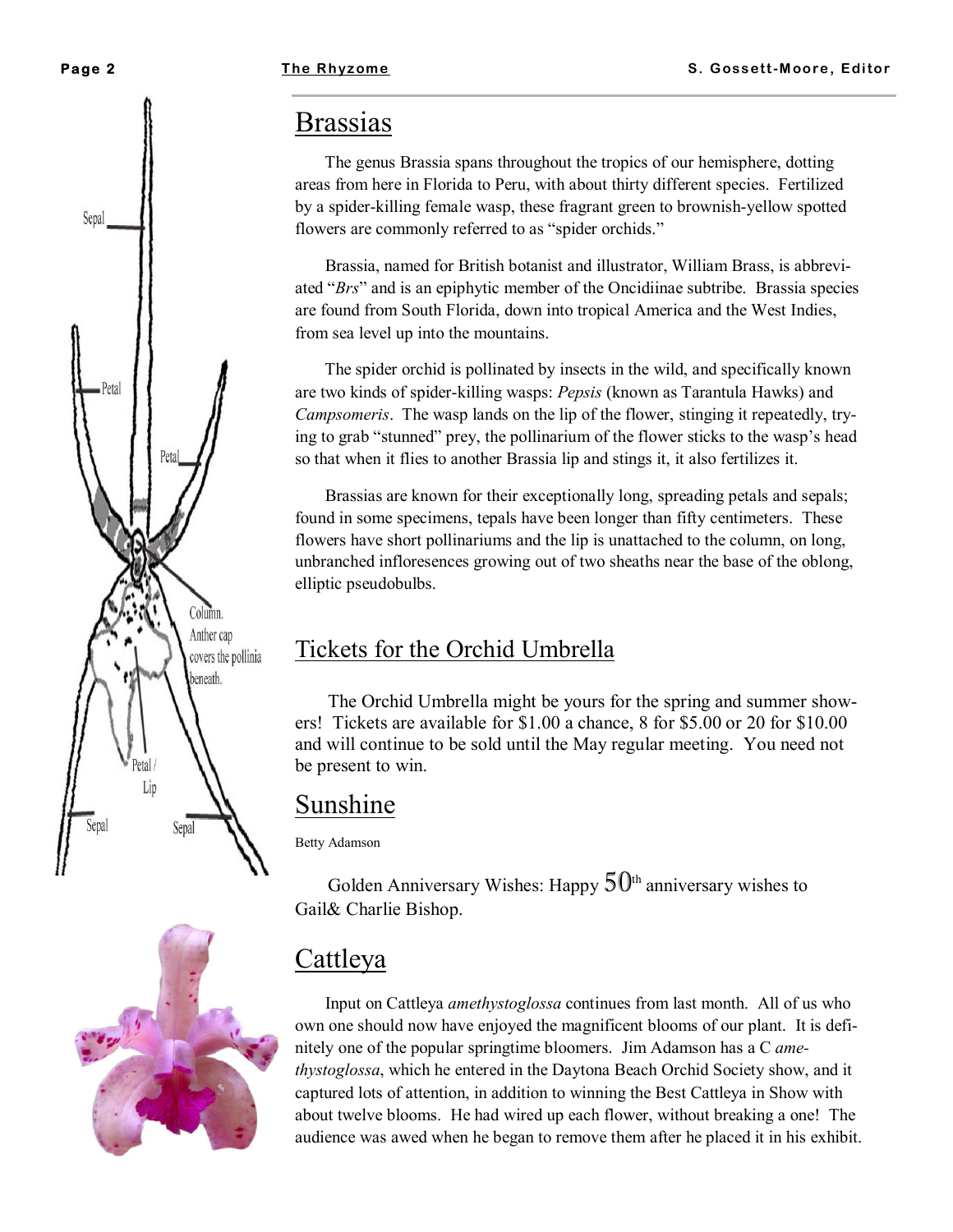#### Current Orchid Shows

Fairchild Tropical Botanic Garden International Orchid Festival, Fairchild Tropical Gardens, 10901 Old Cutler Rd., Coral Gables, FL, March **30**– April **1**.

Sebring (Highlands Orchid Society) Show: Ag-Civic Center, 4509 George Blvd., Seabring, FL, March **31**– April **1**

\*Orlando, Central Florida Orchid Society Show: Central Florida Fairgrounds, 4603 W. Colonial Dr., April **6**- April **8**.

Vero Beach Orchid Society Show (non-AOS show): McKee Botanical Gardens, 350 US HWY 1, Vero Beach, FL April **28**– **29**.

\* Indicates a show attended by Jim Adamson

## Enormous Show! *Betty Adamson*

 At the 62nd Miami Orchid Show the grand prize winner was a Dendrobium *spectabile*. It was a two hundred pound plant, five feet tall, with *seventy* flower spikes and the judges tried to count the blooms! It was twice the size of previous winners of its species. It, of course, received many other awards besides the Grand Champion one. They customarily move the winner to the special entry spot for viewing by the public. Once this one was in place, it stayed!



The owner, Patrick O'Day, proprietor of the Orchid Source in Ha-

waii, bought the plant when it was six years old and has been growing it for approximately fifteen years, with direct sunlight and regular fertilization. The plant came via Federal Express, inside a cardboard box and protected by peanuts. He stated his main concern was that the plant might freeze during a layover in Nashville when it was being flown to the Show.



# Orchid Facts

-During Victorian times, orchids were status symbols that were coveted, and plant hunters were sent all over the world to find them.

-The largest number of orchids come from Asia.

-Orchids are so hardy, they can be found surviving in most conditions all over the world, minus the polar regions.

-The orchid species Galeola has the largest seeds of the orchid family, that have wings.

-The vine-like Galeola can grow stems that reach sixty feet in mere days.